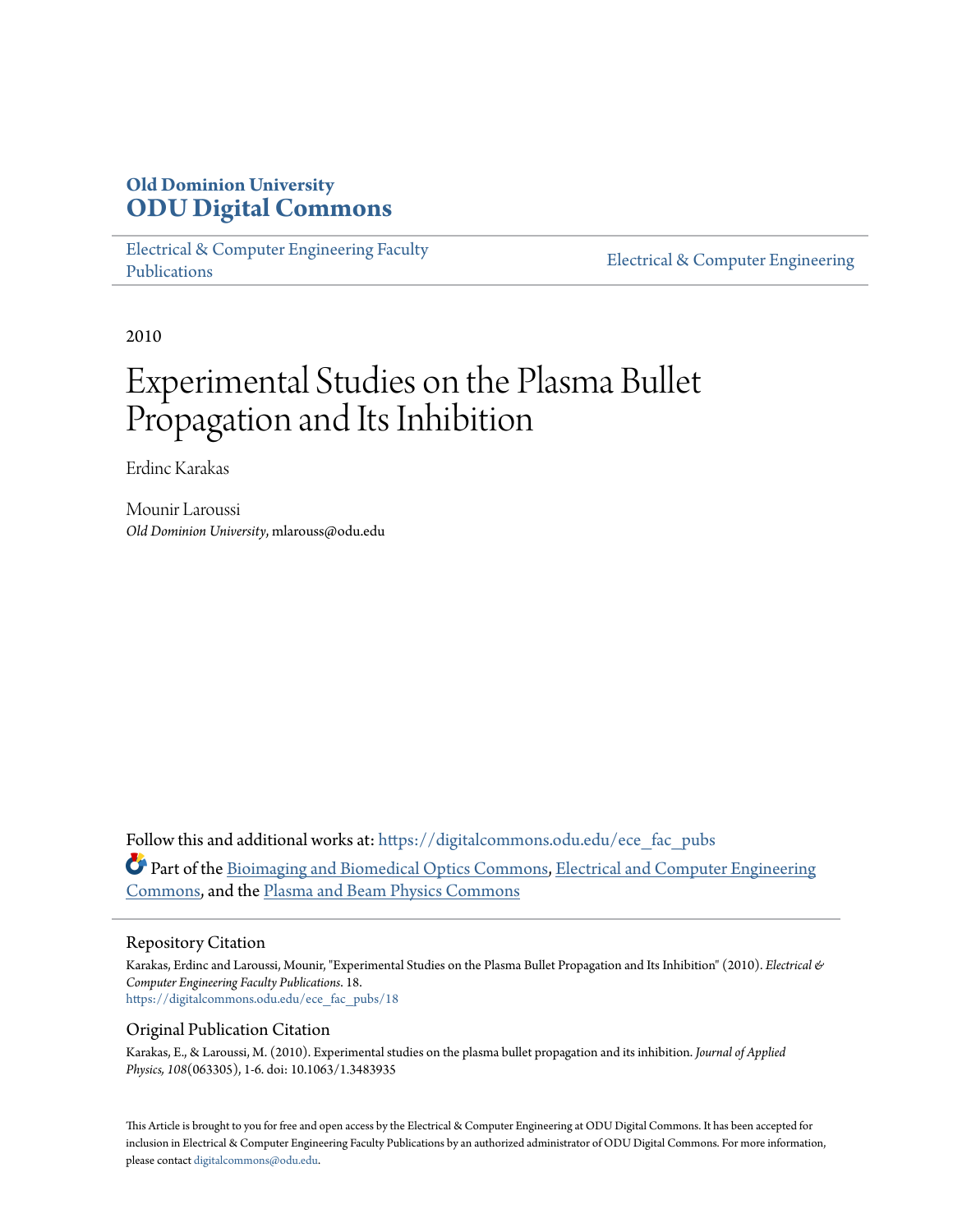



## **Experimental studies on the plasma bullet propagation and its inhibition**

[Erdinc Karakas](http://scitation.aip.org/search?value1=Erdinc+Karakas&option1=author) and [Mounir Laroussi](http://scitation.aip.org/search?value1=Mounir+Laroussi&option1=author)

Citation: [Journal of Applied Physics](http://scitation.aip.org/content/aip/journal/jap?ver=pdfcov) **108**, 063305 (2010); doi: 10.1063/1.3483935 View online: <http://dx.doi.org/10.1063/1.3483935> View Table of Contents: <http://scitation.aip.org/content/aip/journal/jap/108/6?ver=pdfcov> Published by the [AIP Publishing](http://scitation.aip.org/content/aip?ver=pdfcov)

## **Articles you may be interested in**

[New insights on the propagation of pulsed atmospheric plasma streams: From single jet to multi jet arrays](http://scitation.aip.org/content/aip/journal/pop/22/12/10.1063/1.4934655?ver=pdfcov) Phys. Plasmas **22**, 122007 (2015); 10.1063/1.4934655

[Atmospheric-pressure plasma jets: Effect of gas flow, active species, and snake-like bullet propagation](http://scitation.aip.org/content/aip/journal/pop/20/2/10.1063/1.4791652?ver=pdfcov) Phys. Plasmas **20**, 023503 (2013); 10.1063/1.4791652

[Microwave plasma source operating with atmospheric pressure air-water mixtures](http://scitation.aip.org/content/aip/journal/jap/112/9/10.1063/1.4762015?ver=pdfcov) J. Appl. Phys. **112**, 093301 (2012); 10.1063/1.4762015

[Striation and plasma bullet propagation in an atmospheric pressure plasma jet](http://scitation.aip.org/content/aip/journal/pop/17/5/10.1063/1.3400220?ver=pdfcov) Phys. Plasmas **17**, 053504 (2010); 10.1063/1.3400220

Measurements of dioxygen fluoride (  $Q 2 F$  ) in an atmospheric pressure plasma jet Appl. Phys. Lett. **87**, 011502 (2005); 10.1063/1.1968420



 [This article is copyrighted as indicated in the article. Reuse of AIP content is subject to the terms at: http://scitation.aip.org/termsconditions. Downloaded to ] IP: 128.82.253.83 On: Wed, 13 Jan 2016 14:58:12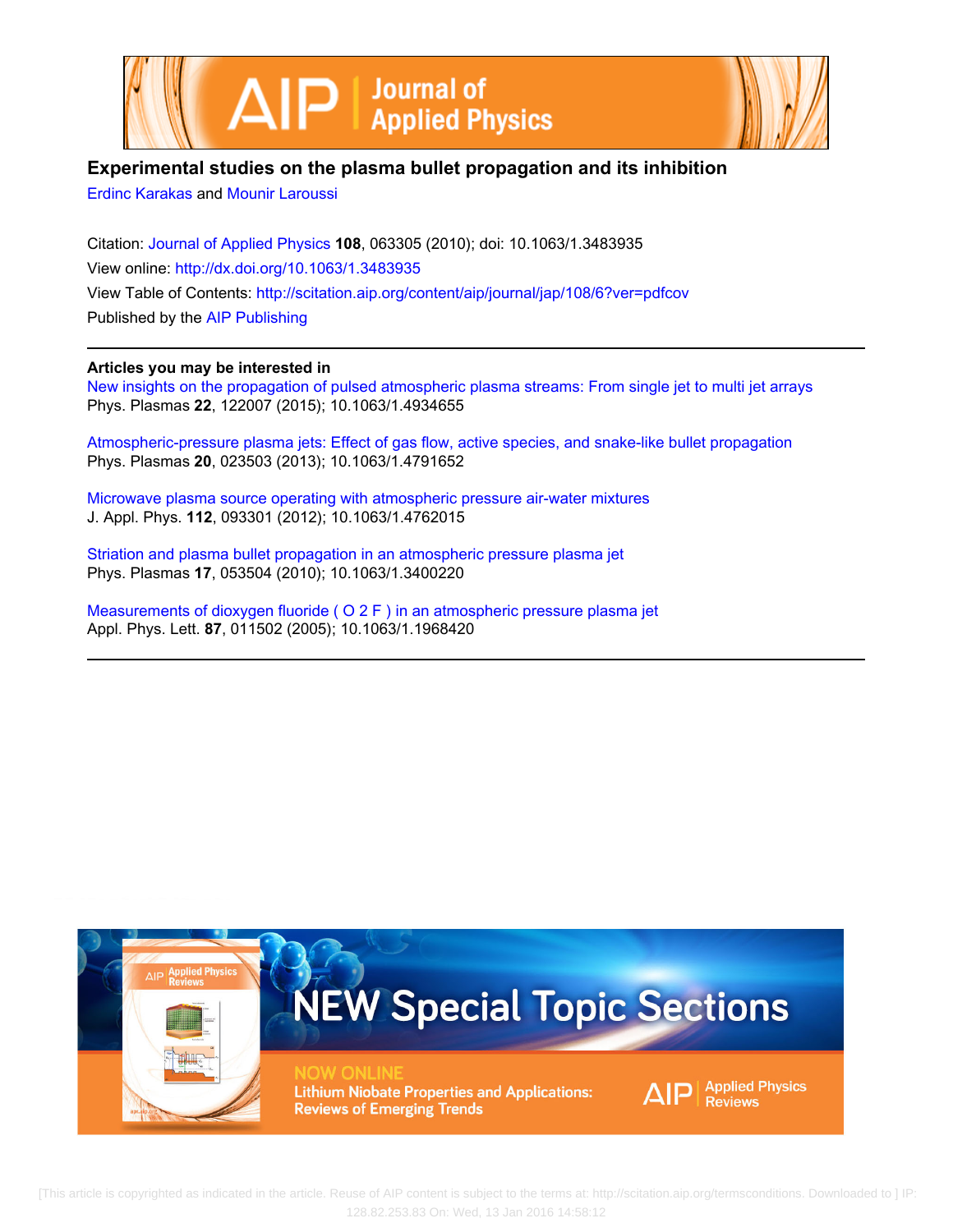# **[Experimental studies on the plasma bullet propagation and its inhibition](http://dx.doi.org/10.1063/1.3483935)**

Erdinc Karakas<sup>a)</sup> and Mounir Laroussi<sup>b)</sup>

*Laser and Plasma Engineering Institute, Old Dominion University, Norfolk, Virginia 23529, USA*

(Received 10 May 2010; accepted 29 July 2010; published online 24 September 2010)

Plasma bullets generated by atmospheric pressure low temperature plasma jets have recently been an active research topic due to their unique properties and their enhanced plasma chemistry. In this paper, experimental insights into the plasma bullet lifetime and its velocity are reported. Data obtained from intensified charge-coupled device camera and time-resolved optical emission spectroscopy (OES) elucidated the existence of a weakly ionized channel between the plasma bullet and its source (such as the plasma pencil). Factors responsible for the inhibition of the propagation of the bullet, such as low helium mole fraction, the magnitude of the applied voltage, and the secondary discharge ignition time, are also revealed. A new technique is discussed to accurately measure the plasma bullet velocity, using time-resolved OES. This new technique shows that during its lifetime the plasma bullet goes through launching, propagation, and ending phases. In addition, it is noted that the plasma bullet exhibits an unstable behavior at the early beginning and late ending of the propagation. © *2010 American Institute of Physics*. doi[:10.1063/1.3483935](http://dx.doi.org/10.1063/1.3483935)

#### **I. INTRODUCTION**

Atmospheric pressure low temperature plasma jets (APLTPJs) driven by very short pulses are of interest in various applications. Especially, their enhanced plasma chemistry has initiated a new era with marked technological impact in biomedical applications.<sup>1[,2](#page-6-1)</sup> However, most of their physical properties are still not well-understood. Several experimental results have shown that the APLTPJs are not continuous media; the jet consists of a train of bulletlike structures (called plasma bullets), propagating in the surrounding air with supersonic velocities in the order of  $10^4 - 10^5$  m/s with-out any externally applied electric field.<sup>3[,4](#page-7-0)</sup>

The interesting properties of the APLTPJs have increasingly attracted attention of several groups in recent years. However, most studies up to date are related to some basic characterizations such as voltage-current characteristics and emission spectra identifications. Only few works produced detailed studies of the physical and chemical characteristics of the APLTPJs. $3-7$ 

In this study, an APLTPJ reactor, the Plasma Pencil, is used. This device is made of a 25 mm diameter hollow dielectric tube with two copper ring electrodes attached to the surface of centrally perforated dielectric disks separated by 5 mm. The diameter of the hole is about 3 mm. The diameter of the copper ring electrodes is smaller than that of the disk but larger than that of the hole. In order to generate the plasma plume/jet/bullet, a unipolar square high voltage pulse in the order of 4.0 to 7.5 kV is applied to the electrodes with a pulse width (200 ns to several microseconds), a repetition rate up to 10 kHz, and a helium flow rate between 1 and 7 l/min. The high voltage pulse generation system includes a high voltage power supply (Spellman SL 1200, max. power: 1200 W), a high voltage pulse generator (DEI PVX-41, maximum output voltage: 10 kV), and a single channel arbi-

trary function generator (Tektronix AFG 3021). The gas flow into the reactor is controlled by a mass flow meter (Bronkhorst High-Tech). The optical emission spectroscopy (OES) system is composed of a monochromator (Acton Research Spectra 500-i), a photomultiplier tube (PMT) (Acton Research PD-471, lenses, and filters. In order to monitor the temporal evolution of the reactive species along the plasma jet, the output of the PMT is directly connected to 1 GHz wideband digital oscilloscope (Tektronix 784D) after adjusting the grating position of the monochromator. The images of the plasma bullet are taken by an intensified chargecoupled device (ICCD) camera (Cooke Corp., Dicam-Pro). The experimental setup is shown in Fig. [1.](#page-2-0)

The main aim of this paper is to determine the plasma bullet lifetime and its velocity as a function of different operating conditions. Note that the plasma bullet lifetime is related to the plasma jet length since the plasma jet is the footprint of the plasma bullets (i.e., if the plasma bullet travels to further distances, the plasma jet appears longer.

#### **II. PLASMA BULLET LIFETIME**

The plasma bullet lifetime depends on the helium mole fraction along the propagation path, the magnitude of the

<span id="page-2-0"></span>

FIG. 1. (Color online) Experimental setup showing diagnostics consisting of a monochromator, an ICCD camera, and an oscilloscope. The light emitting from the plasma jet is collected by lenses.

b Electronic mail: mlarouss@odu.edu.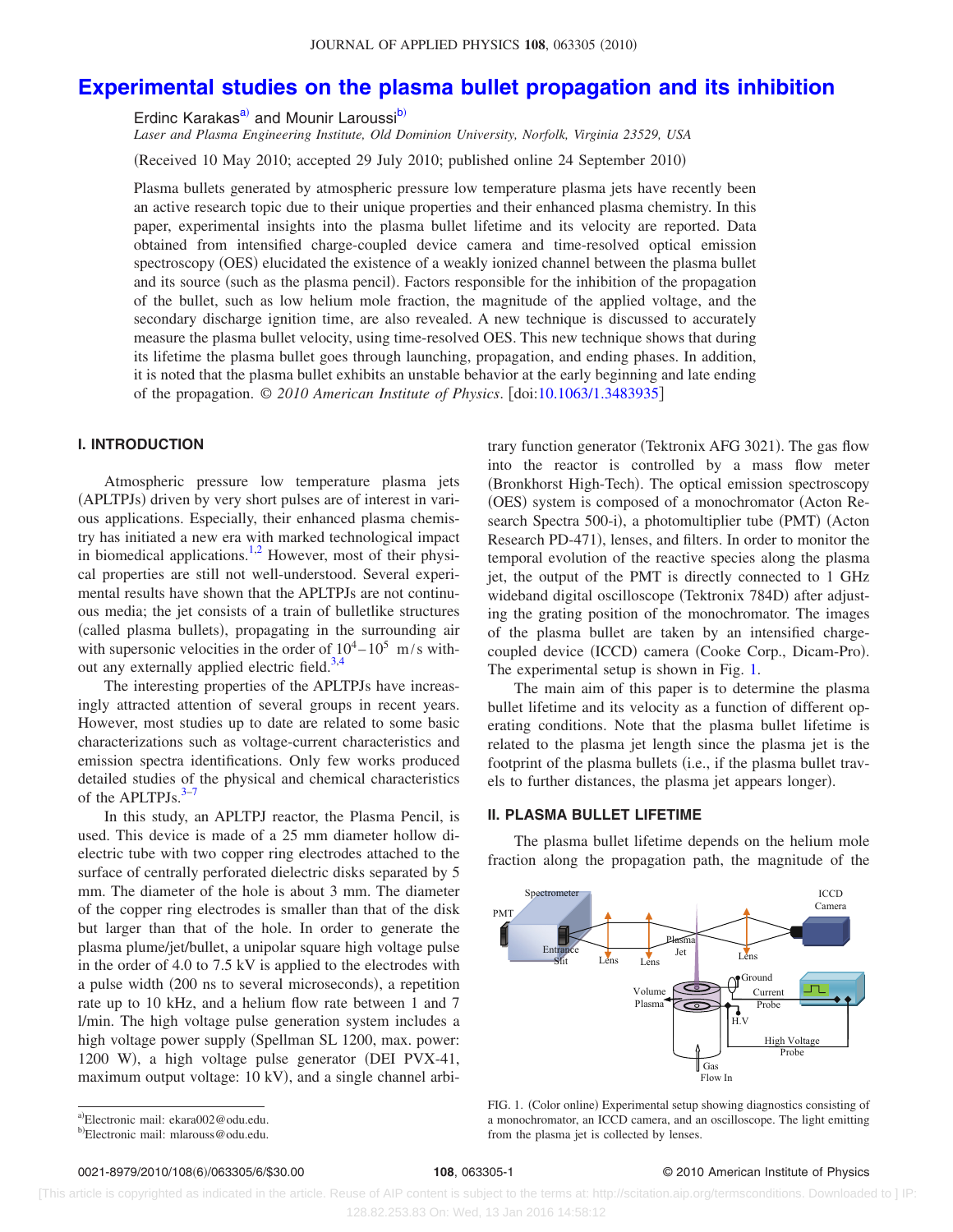<span id="page-3-0"></span>

FIG. 2. (Color online) Plasma bullet lifetime as a function of the pulse width (applied voltage: 4 kV; repetition rate: 5 kHz; flow rate: 5.0 l/min).

applied voltage, and the secondary discharge ignition time. In dielectric barrier discharge (DBD) sources that are driven by short high voltage pulses, Laroussi *et al.*[8](#page-7-2) showed that in addition to the main discharge a secondary discharge is selfignited during the fall-time of the applied high voltage pulse. The secondary discharge occurs at the end of the applied high voltage pulse due to the charge accumulation established by the primary main discharge on the surface of the dielectric.<sup>8</sup>

For a pulse width less than a certain value, the plasma bullet stops propagating just after the secondary discharge ignition. The reason for this interesting phenomenon will be investigated later in this paper. The ionization channel contains short-lived, such as  $He^*$ ,  $N_2^*$ ,  $N_2^*$ , and long-lived, such as  $He^{m}$  (helium metastables),  $O_3$ , NO, NO<sub>2</sub>, reactive species. The zones, where the propagation of the plasma bullet is inhibited by low helium mole fraction or secondary discharge ignition, are shown in Fig. [2.](#page-3-0) If the pulse width is long enough, the plasma bullet propagation is inhibited before the ignition of the secondary discharge due to quenching by air molecules (mostly by oxygen) diffusing into the ionization channel. This limit is called the transition point that separates the plasma bullet inhibition zones (the secondary discharge ignition zone from low helium mole fraction zone as seen in Fig. [2.](#page-3-0) This transition point shifts as a function of the applied voltage from  $1300$  $1300$  $1300$  to  $425$  ns (Fig. 3) since the plasma bullet is able to arrive to this transition point earlier at higher applied voltages due to its higher velocity.

This transition point is important for the optimum operating conditions of the plasma pencil. How the plasma bullet comes to an end affects the structure of the tip of the plasma plume. If the secondary discharge ignition inhibits the propagation of the plasma bullet, the plasma plume tip is shaped as a sharp and homogenous structure. In contrast, in the case of low helium mole fraction, the plasma jet tip seems inhomogeneous and is unstable. In applications, such as material processing or biomedicine, the condition of the tip of the plasma plume is very important since it is the part that comes in contact first with the surface under treatment.

#### **A. Helium mole fraction and applied voltage**

To sustain the plasma bullet propagation a minimum density of helium atoms is required in the propagation chan-

<span id="page-3-1"></span>

FIG. 3. The pulse width transition time as a function of the applied voltage (repetition rate: 5 kHz; flow rate: 5.0 l/min).

nel. This amount can be quantitatively represented by the helium mole fraction. The helium flow passing through the electrodes controls the length and homogeneity of the plasma jet. A correlation study between the plasma jet length and the helium mole fraction as a function of the helium flow velocity and applied voltage was reported in Ref. [9.](#page-7-3) The plasma jet length for different helium flow velocities was first measured, and then the minimum corresponding helium mole fraction at the tip of the plasma jet was extracted from the helium flow simulation results. This simulation was performed by a commercially available partial differential equation solver (COMSOL MULTIPHYSICS 3.4). Another factor, the magnitude of the applied voltage (the applied energy), was also presented. How much applied voltage is needed to initiate the plasma bullet formation (i.e., how much energy is transferred into the ionization channel) is an important parameter because the plasma bullet dissipates its energy as it propagates forward. In this study, $9$  it was found that the helium mole fraction and applied voltage should be more than a critical value along the plasma bullet propagation path to sustain the plasma chemistry in the plasma bullets.

#### **B. Secondary discharge ignition**

As the plasma bullet propagates further, it leaves behind an ionization channel consisting of short-lived and long-lived reactive species. This is supported by ICCD camera photographs shown in Fig. [4](#page-4-0) and temporal OES data shown in Fig. [5.](#page-4-1)

Our current experimental setup allows identifying only emitting species associated with short-lived species along the ionization channel. The temporal evolution of the emitting species provides an insight into the constituents of the channel. During the experiments, the focal point of our lens is 20 mm away from the plasma pencil. Basically, as the plasma bullet passes through this focal point, the distribution of the emitting species is recorded by the monochromator. As shown in Fig. [5,](#page-4-1) the magnitude of the emission intensity first increases and eventually reaches its highest value. This region corresponds to the point where the ionization front propagates forward. Then, the emission decreases exponen-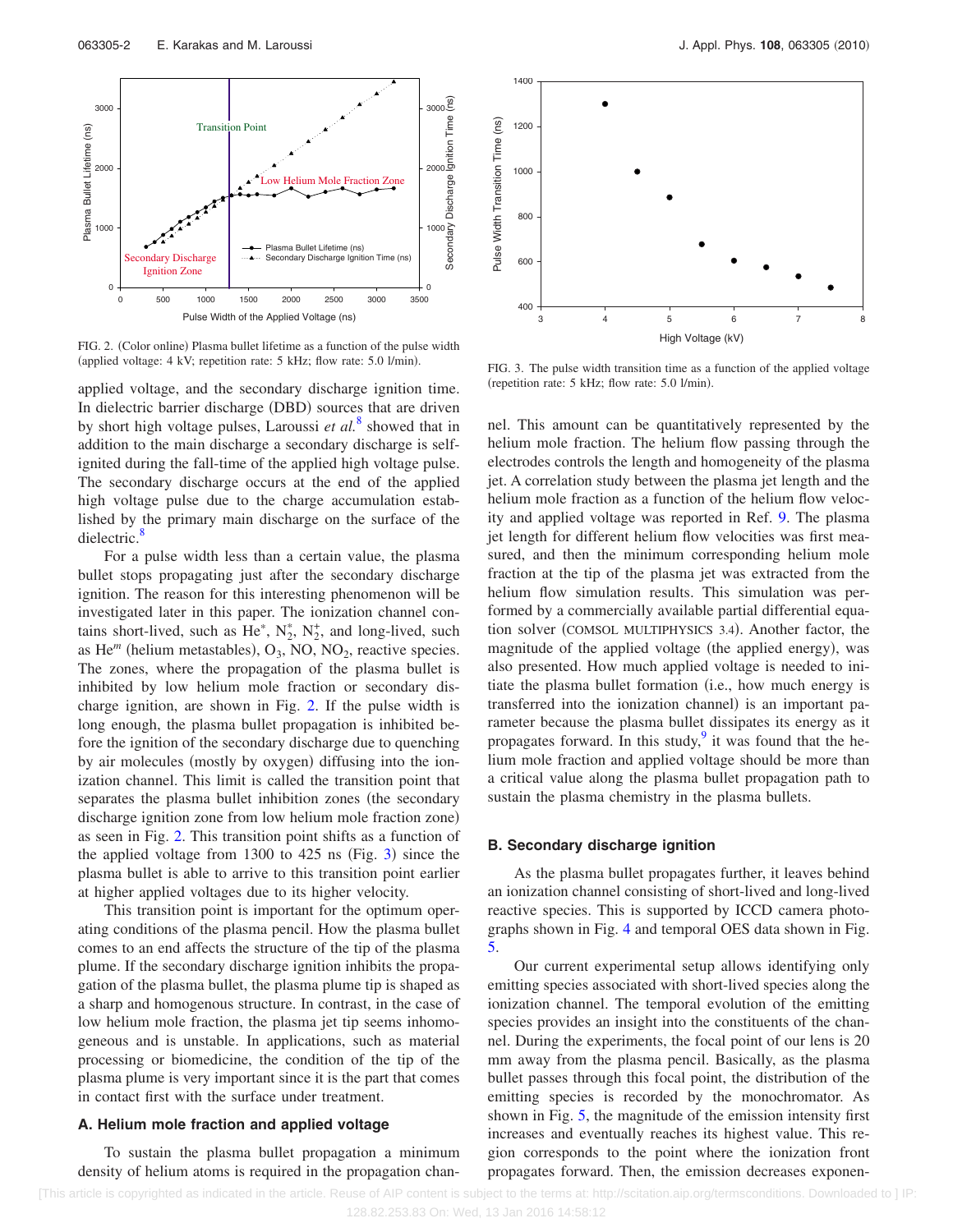<span id="page-4-0"></span>

FIG. 4. (Color online) The plasma bullet propagation showing the channel consisting of emitting species along the ionization channel. Secondary discharge ignition causing the plasma bullet inhibition (applied voltage: 5.5 kV; pulse width: 300 ns; repetition rate: 5 kHz; flow rate: 5.0 l/min).

tially until it reaches low emission levels. This proves that even though the ionization front moves 50–60 mm away from the plasma pencil, it leaves behind short-lived reactive species which remain at low concentration values along the ionization channel.

The channel initially appears as an extension of the plasma bullet. If the applied voltage is sufficiently high, the plasma bullet eventually breaks off this extension. The time when the plasma bullet breaks off is determined as a function of the applied voltage. This break-off time corresponds to a point when the short-lived reactive species are at very low concentrations making them invisible to the ICCD camera (the ICCD camera can track emissions between 200 and 900 nm wavelengths). It is found that the plasma bullet breaks off faster at higher voltages (Fig. [6](#page-4-2)). This is due to the faster velocity of the plasma bullet at higher voltages.<sup>4</sup> However, this break-off time is independent of the pulse width.

Even when the plasma bullet breaks off, the secondary discharge ignition (initially occurring inside the device) is still able to inhibit the propagation of the plasma bullet. This supports the idea that long-lived species exist throughout the ionization channel along with low concentrations of shortlived species, which helps the outward expansion of the secondary discharge. Therefore, the secondary discharge initially ignited at the dielectric electrode surface propagates along the ionization channel, and then stops the plasma bul-

<span id="page-4-1"></span>

FIG. 5. (Color online) Temporal evolution of the reactive species at 20 mm away from the plasma pencil (applied voltage: 5.5 kV; pulse width: 1000 ns; repetition rate: 5 kHz; flow rate: 5.0 l/min.

<span id="page-4-2"></span>

FIG. 6. Plasma bullet break-off time for different applied voltages (pulse width: 2000 ns; repetition rate: 5 kHz; flow rate: 5.0 l/min).

let from propagating in an abrupt manner. In order to observe the secondary discharge propagation, the operating conditions of the plasma pencil are set to 7 kV applied high voltage and 2800 ns pulse width, which allow for an easy observation of the secondary discharge during its propagation. In addition, the 2800 ns pulse width provides for a good separation of this propagation from that of the plasma bullet, and eliminates the contribution of the short-lived species along the ionization channel.

Figure [7](#page-4-3) shows that the secondary discharge also travels in the air up to 40 mm away from the reactor. Therefore, it is deduced that the secondary discharge ignition creates another propagation in the surrounding air.

The secondary discharge effect on the plasma bullet inhibition can be explained by our recent experimental observations. Based on these observations, it is confirmed that the plasma bullets adopt the streamer propagation mechanism as was proposed in Ref. [3.](#page-6-2) These observations show that the plasma bullets generated by positive applied voltages travel similarly as in the case of the cathode-directed streamers. In this streamer mechanism, the electron flow is opposite to the direction of propagation of the plasma bullet. It is also found that during the propagation a number of the electrons accumulate onto the positive electrode dielectric surface. The electron number in this accumulation is almost equal to the electron number in the plasma bullet. When these electrons are released from the dielectric surface at the end of the

<span id="page-4-3"></span>

| $10 \text{ mm}$ | 2920 ns | 3020 ns | 3120 ns | 3220 ns |
|-----------------|---------|---------|---------|---------|
|                 | 2940 ns | 3040 ns | 3140 ns | 3240 ns |
|                 | 2960 ns | 3060 ns | 3160 ns | 3260 ns |
|                 | 2980 ns | 3080 ns | 3180 ns | 3280 ns |
|                 | 3000 ns | 3100 ns | 3200 ns | 3300 ns |

FIG. 7. Secondary discharge propagation at 7 kV applied voltage and 2800 ns pulse width.

 [This article is copyrighted as indicated in the article. Reuse of AIP content is subject to the terms at: http://scitation.aip.org/termsconditions. Downloaded to ] IP: 128.82.253.83 On: Wed, 13 Jan 2016 14:58:12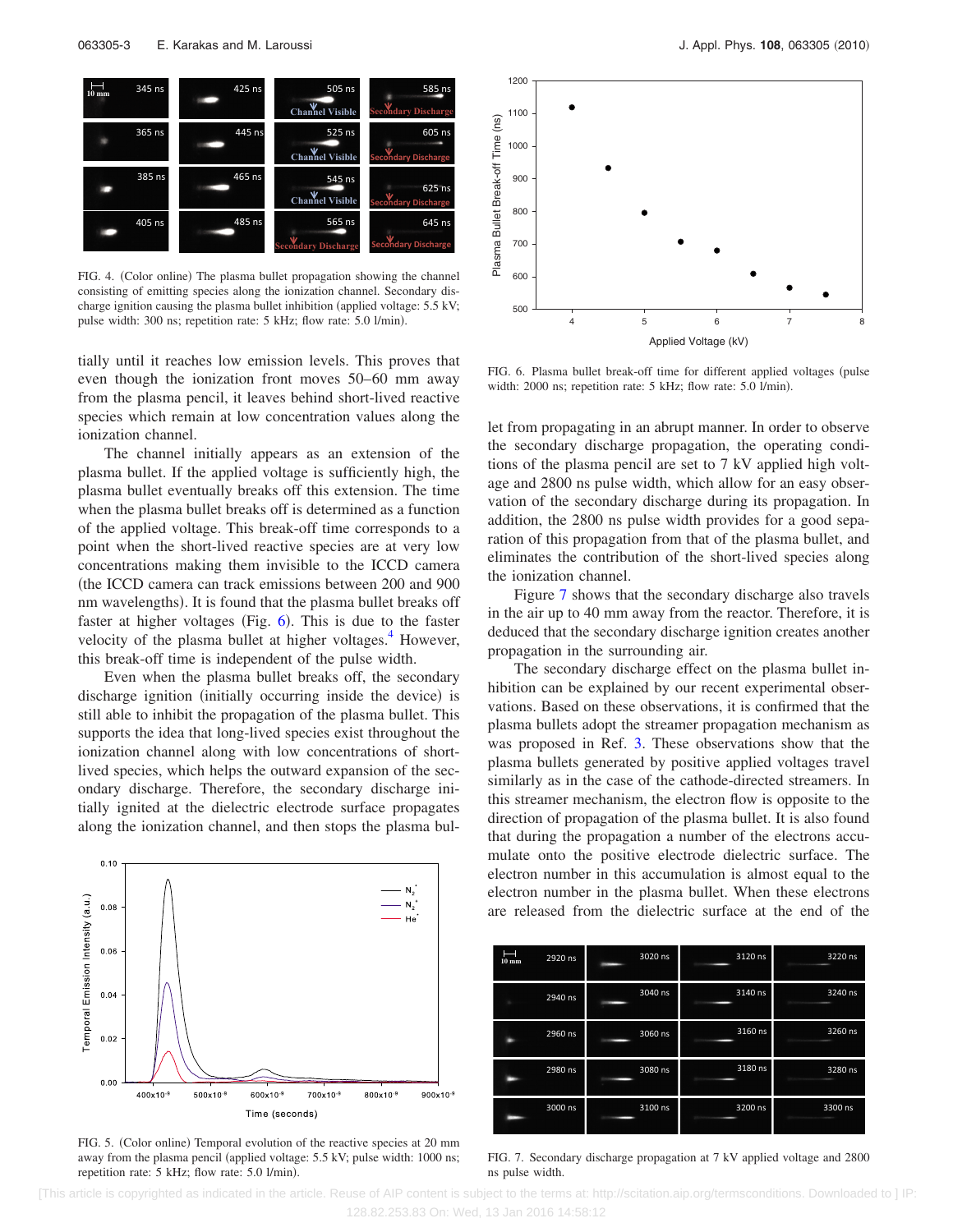applied voltage pulse, they create an opposing current along the ionization channel. Therefore, this "negative current," acting against the normal succession of events during the bullet propagation, leads to slowing down of the plasma bullet and then eventually its inhibition. This mechanism needs further detailed investigations and will be reported in a future publication.

#### **III. ACCURATE MEASUREMENT OF THE PLASMA BULLET VELOCITY BY OES**

Measurement of the plasma bullet velocity is an important and necessary task for the investigations of the dynamics of the plasma bullet propagation. In several studies,  $3,4,10,11$  $3,4,10,11$  $3,4,10,11$  $3,4,10,11$ the plasma bullet velocity is measured using ICCD camera images. High-speed photography based on the ICCD cameras allows observing the plasma dynamics in time domain with resolutions as low as a few nanoseconds. Even though this technique is unique, the resolution of the ICCD cameras is not high enough for the plasma bullet velocity to be measured in detail.

In our previous work, the instantaneous plasma bullet velocity was determined by an ICCD camera with a resolution of 20 ns. $<sup>4</sup>$  This resolution is not enough to elucidate</sup> the detailed behavior of the plasma bullet during its propagation in the surrounding air. In previous work, it was reported that the plasma bullet starts its propagation with relatively lower velocities, and then it reaches its maximum. As it travels further, its velocity decreases. Finally, at the end of the applied voltage pulse, the plasma bullet stops propagating. Unfortunately, fluctuations in the instantaneous plasma bullet velocity plagued the measurements in that study.

Although the resolution of the ICCD cameras could be as low as 3 ns in theory, an exposure time of around 20 ns is usually needed to collect a sufficient amount of photons in order to observe the plasma bullet. In addition, a precise protocol is necessary to identify a reference point in order to measure the distance from the plasma bullet to the reactor. This rendered the task particularly difficult and required the use of advanced image processing technique.

In the present study, a time-resolved OES is applied to the measurement of the plasma bullet velocity with a resolution as good as 0.5 ns. Figure [5](#page-4-1) shows the temporal evolution of the reactive species at 20 mm away from the plasma pencil for the applied voltage of 5.5 kV with a 1  $\mu$ s pulse width. Spectral lines for these reactive species are as follows:  $N_2^*$  [second positive system (SPS)]: 337.1 nm line of C  ${}^{3}\Pi_u$  $\rightarrow B$ <sup>3</sup> $\Pi_g$ , N<sup>+</sup>; (first negative system): 391.4 nm line of B  ${}^{2}\Sigma_{u}^{+} \rightarrow X$   ${}^{2}\overline{\Pi}_{g}^{+}$ , and He<sup>\*</sup>: 706.5 nm line. The chosen lines are determined in terms of the magnitude of emissions in their spectral systems.

Based on Fig. [5,](#page-4-1) the reactive species emit their highest peaks at around 425 ns. The occurring time of these peaks depends on the magnitude of the applied voltage and the focusing position of the lenses along the plasma jet. For example, at further spatial points the highest peak occurs later, or with higher applied voltages the highest peak occurs earlier. The former is illustrated in Fig. [8.](#page-5-0) In this technique, these shifts will be basically utilized for the measurement of the plasma bullet velocity.

<span id="page-5-0"></span>

FIG. 8. (Color online) Showing a shift in the highest emission peak for the plasma bullet velocity measurements.

The average and instantaneous plasma bullet velocities are measured from the temporal evolution of the reactive species. The emitted light is collected along the plasma jet, and is monitored on a wideband oscilloscope. The time that the plasma bullet propagates in the air (i.e., time of the highest peak of the reactive species emission) is measured at the peak of the temporal evolution of the reactive species. The distance to the plasma pencil is precisely measured by an adjustable micrometer.

The average plasma bullet velocity is calculated at the peaks of  $N_2^*$ ,  $N_2^+$ , and He<sup>\*</sup> temporal emissions as a function of the applied voltage. The launching time of the plasma bullet is determined by an ICCD camera, and then it is subtracted from the time of the highest peak in order to calculate the average plasma bullet velocity more accurately. It is found that the average plasma bullet velocity increases as the ap-plied voltage increases (Fig. [9](#page-5-1)). In addition, identical average

<span id="page-5-1"></span>

FIG. 9. (Color online) The average plasma bullet velocity for different reactive species as a function of the applied voltage (pulse width: 2000 ns; repetition rate: 5 kHz; flow rate: 5.0 l/min).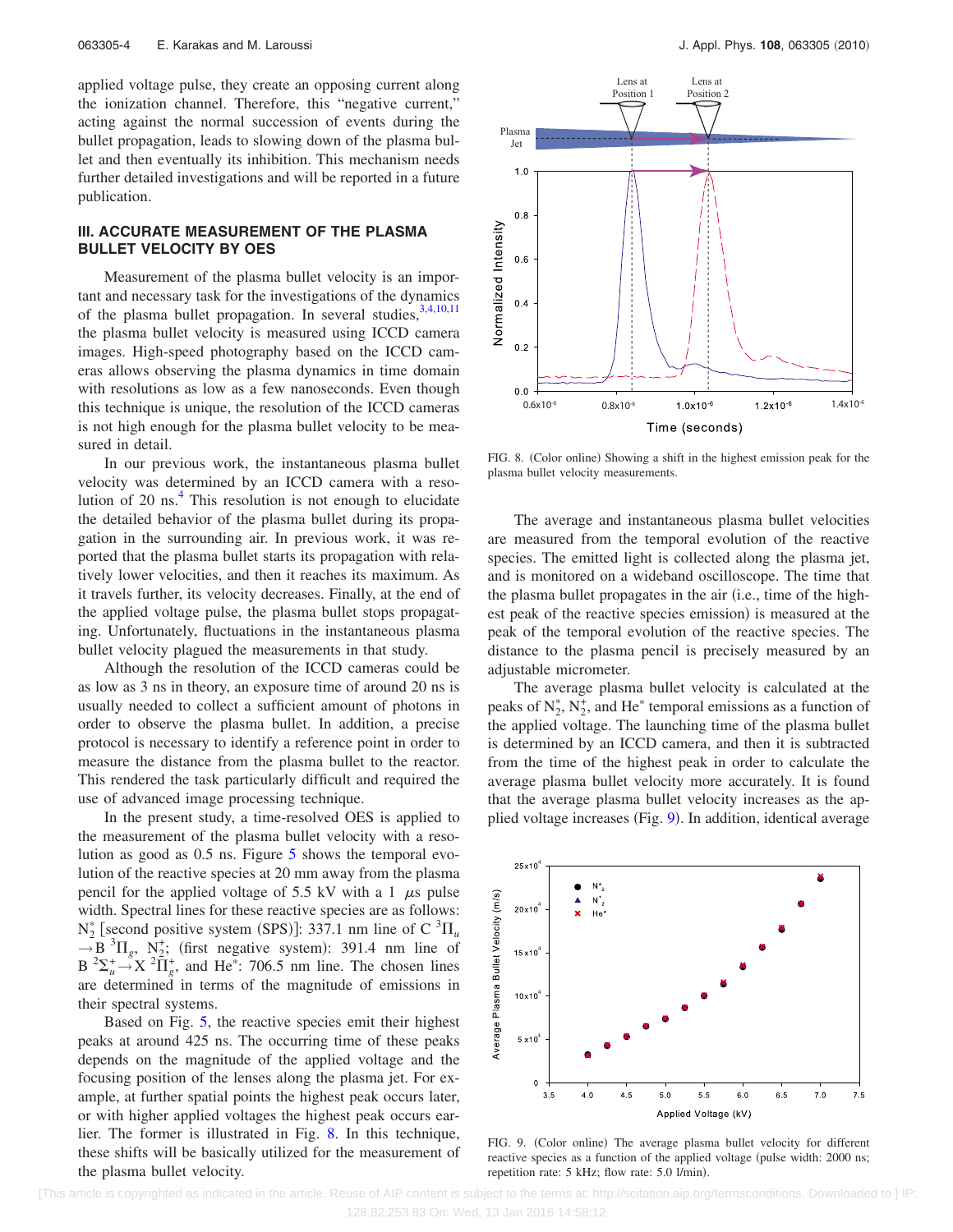<span id="page-6-3"></span>

FIG. 10. The instantaneous plasma bullet velocity from the emission of SPS by a time-resolved OES (applied voltage: 5.5 kV; pulse width: 2000 ns; repetition rate: 5 kHz; flow rate: 5 l/min).

plasma bullet velocity is obtained from the emission of different reactive species for each applied voltage.

The instantaneous plasma bullet velocity is calculated from the consecutive temporal emissions of  $N_2^*$  (SPS) at 337.1 nm along the plasma jet since  $N_2^*$  (SPS) at 337.1 nm is one of the strongest emissions along the plasma jet. Each consecutive measurement is done by only one PMT (only the focal point is displaced by a micrometer). The oscilloscope output is averaged 500 times in order to obtain more accurate data. Therefore, the resolution of the oscilloscope allows decreasing the time error to 0.5 ns for each acquisition. As shown in Fig. [10,](#page-6-3) the instantaneous plasma bullet velocity does not follow a smooth velocity curve due to the highly collisional medium of air at atmospheric pressure. However, the numerous experimental observations show a consistent pattern. The instantaneous plasma bullet velocity experiences three different phases during its travel: launching, propaga-tion, and ending (Fig. [10](#page-6-3)). The plasma bullet launches from the plasma pencil with relatively lower velocities, and then it reaches its maximum at  $1.1 \times 10^5$  m/s. This increase is due to an excessive amount of nitrogen molecules in the air.<sup>4</sup> After that, the plasma bullet enters the propagation phase. During the propagation, its velocity remains almost constant. At the end of the pulse, the applied high voltage starts decreasing, and the plasma bullet comes to an end at around 70 mm in an abrupt manner. These three phases can be seen from the ICCD camera photographs in Fig. [11.](#page-6-4) It is worth noting that the velocity measurements at the early beginning and late ending of the propagation are unstable (gray regions

<span id="page-6-4"></span>

| <b>Launching Phase</b> |                                                      | <b>Propagation Phase</b>               | <b>Ending Phase</b>                      |  |
|------------------------|------------------------------------------------------|----------------------------------------|------------------------------------------|--|
|                        | Plasma Bullet Launching<br>565 ns<br>$10 \text{ mm}$ | Plasma Bullet Propagation<br>1595 ns   | <b>Plasma Bullet Ending</b><br>2195 ns   |  |
|                        | Plasma Bullet Launching<br>$605$ ns                  | Plasma Bullet Propagation<br>$1635$ ns | Plasma Bullet Ending<br>2235 ns          |  |
|                        | Plasma Bullet Launching<br>$645$ ns                  | Plasma Bullet Propagation<br>$1675$ ns | <b>Plasma Bullet Ending</b><br>$2275$ ns |  |

FIG. 11. Plasma bullet experiences three different phases: launching, propagation, and ending applied voltage: 5.5 kV; pulse width: 2000 ns; repetition rate: 5 kHz; flow rate: 5 l/min).

in Fig. [10](#page-6-3)). In these regions, the plasma bullet is not propagating or seems to oscillate back and forth. For the early beginning, the reason of this instability is that the plasma bullet just starts being formed, and is still in contact with the reactor (i.e., the dielectric surface of the electrode). And, as stated in Ref. [4,](#page-7-0) air molecules start playing an important role in the plasma bullet propagation mechanism. For the late ending, as discussed in Ref. [9,](#page-7-3) the plasma bullet cannot sustain the chemical reactions due to quenching of excited states by air molecules after a certain spatial point. This quenching phenomenon causes the plasma emission to faint, undergoing electron attachment, and ion recombination at the end of the pulse. That point corresponds to the late ending of the plasma bullet propagation.

#### **IV. CONCLUSION**

The plasma bullet lifetime depends on the helium mole fraction along the ionization channel, the width of the applied voltage pulse and its magnitude, and the secondary discharge ignition time. The plasma bullet follows the trajectory of the helium gas channel, indicating that the helium mole fraction value along the ionization channel should be more than a critical limit to sustain the propagation. This critical value was determined in Ref. [9.](#page-7-3) The width of the applied voltage pulse is also important. For pulse widths less than a certain limit, the plasma bullet stops propagating just after the secondary discharge ignition, which occurs at the end of the applied voltage pulse. For longer pulses the diffusion of air into the helium channel extinguishes the plasma bullet before the arrival of the secondary discharge. In addition, how much energy is transferred into the ionization channel is an important parameter because the plasma bullet dissipates its energy as it propagates forward.

A new technique using time-resolved OES is employed for the accurate determination of the plasma bullet velocity. The velocity of the plasma bullet is an important parameter in order to understand its plasma bullet behavior. It is worth noting that this velocity is in the supersonic region without any externally applied electric field. It is found that the average plasma bullet velocity increases as the energy transferred into the ionization channel increases, and the different reactive species travel with similar velocities. Our previous results regarding the instantaneous plasma bullet velocity have been greatly improved by increasing the resolution of our measurements. This new high resolution enables us to observe a pattern along the plasma jet covering three different phases: launching, propagation, and ending.

#### **ACKNOWLEDGMENTS**

This work was supported by an AFOSR Grant No. FA9550–08–1–0487. The authors thank Julien Jarrige, a former research associate at Laser and Plasma Engineering Institute, Old Dominion University, for several useful discussions.

 [This article is copyrighted as indicated in the article. Reuse of AIP content is subject to the terms at: http://scitation.aip.org/termsconditions. Downloaded to ] IP: 128.82.253.83 On: Wed, 13 Jan 2016 14:58:12

<span id="page-6-0"></span><sup>&</sup>lt;sup>1</sup>M. Laroussi and T. Akan, [Plasma Processes Polym.](http://dx.doi.org/10.1002/ppap.200700066) **4**, 777 (2007).

<span id="page-6-2"></span><span id="page-6-1"></span><sup>&</sup>lt;sup>2</sup>M. Laroussi, IEEE Trans. Plasma Sci. **93**, 3813 (2009).<br><sup>3</sup>Y. Lu and M. Laroussi, L. Annl. Phys. **100**, 063302 (20

X. Lu and M. Laroussi, [J. Appl. Phys.](http://dx.doi.org/10.1063/1.2349475) 100, 063302 (2006).